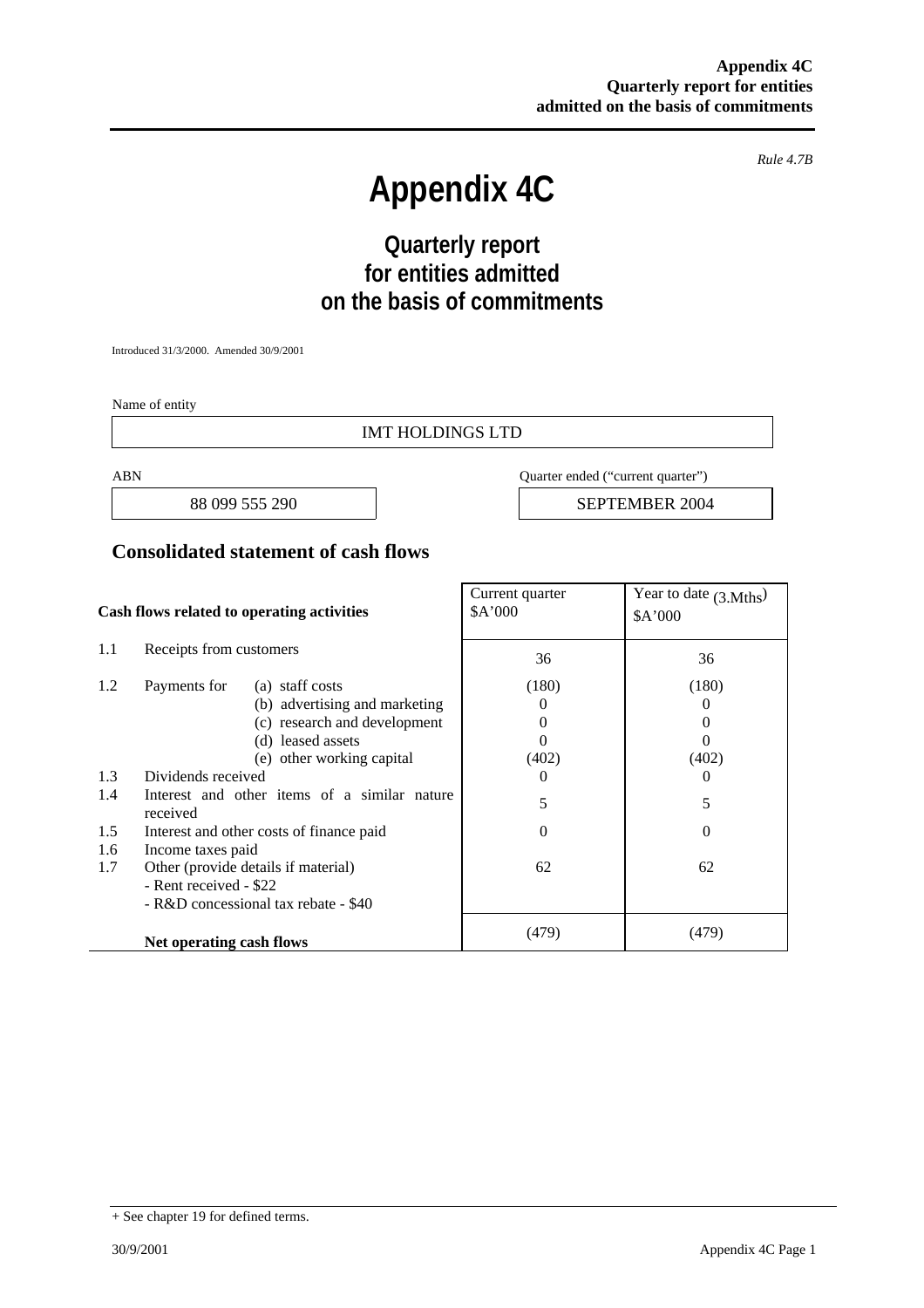|                                      |                                                                                                                                                                                                                                | Current quarter<br>\$A'000 | Year to date $(3 \text{ Mths})$<br>\$A'000 |
|--------------------------------------|--------------------------------------------------------------------------------------------------------------------------------------------------------------------------------------------------------------------------------|----------------------------|--------------------------------------------|
| 1.8                                  | Net operating cash flows (carried forward)                                                                                                                                                                                     | (479)                      | (479)                                      |
| 1.9                                  | Cash flows related to investing activities<br>Payment for acquisition of:<br>(a) businesses (item 5)<br>(b) equity investments<br>(c) intellectual property<br>(d) physical non-current assets<br>(e) other non-current assets | (82)                       | (82)                                       |
| 1.10                                 | Proceeds from disposal of:<br>(a) businesses (item 5)<br>(b) equity investments<br>(c) intellectual property<br>(d) physical non-current assets<br>(e) other non-current assets                                                |                            |                                            |
| 1.11<br>1.12<br>1.13                 | Loans to other entities<br>Loans repaid by other entities<br>Other (provide details if material)                                                                                                                               |                            |                                            |
|                                      | Net investing cash flows                                                                                                                                                                                                       | (82)                       | (82)                                       |
| 1.14                                 | Total operating and investing cash flows                                                                                                                                                                                       | (561)                      | (561)                                      |
| 1.15<br>1.16<br>1.17<br>1.18<br>1.19 | Cash flows related to financing activities<br>Proceeds from issues of shares, options, etc.<br>Proceeds from sale of forfeited shares<br>Proceeds from borrowings<br>Repayment of borrowings<br>Dividends paid                 | 1,500                      | 1,500                                      |
| 1.20                                 | Other - Listing Costs                                                                                                                                                                                                          | (94)                       | (94)                                       |
|                                      | Net financing cash flows                                                                                                                                                                                                       | 1,406                      | 1,406                                      |
|                                      | Net increase (decrease) in cash held                                                                                                                                                                                           | 845                        | 845                                        |
| 1.21<br>1.22                         | Cash at beginning of quarter/year to date<br>Exchange rate adjustments                                                                                                                                                         | 664<br>(3)                 | 664<br>(3)                                 |
| 1.23                                 | Cash at end of quarter                                                                                                                                                                                                         | 1,506                      | 1,506                                      |

<sup>+</sup> See chapter 19 for defined terms.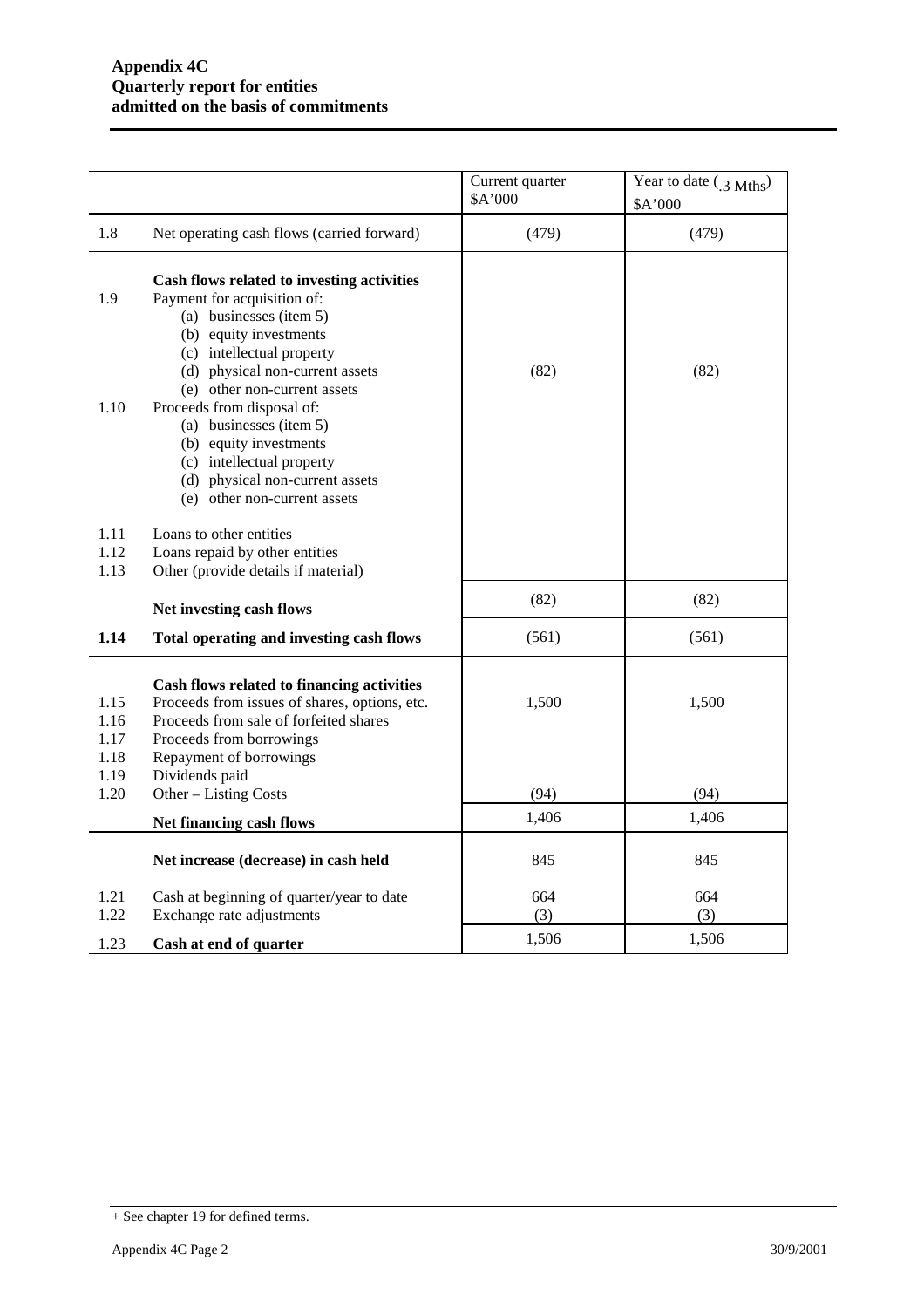## **Payments to directors of the entity and associates of the directors Payments to related entities of the entity and associates of the related entities**

|      |                                                                  | Current quarter<br>\$A'000 |
|------|------------------------------------------------------------------|----------------------------|
| 1.24 | Aggregate amount of payments to the parties included in item 1.2 | 42                         |
| 1.25 | Aggregate amount of loans to the parties included in item 1.11   |                            |
| 1 26 | Explanation necessary for an understanding of the transactions.  |                            |

1.26 Explanation necessary for an understanding of the transactions During the period an amount of AUD \$42,500 was paid to Mr Brett Crowley as salary.

#### **Non-cash financing and investing activities**

- 2.1 Details of financing and investing transactions which have had a material effect on consolidated assets and liabilities but did not involve cash flows
- 2.2 Details of outlays made by other entities to establish or increase their share in businesses in which the reporting entity has an interest

#### **Financing facilities available**

*Add notes as necessary for an understanding of the position. (See AASB 1026 paragraph 12.2).* 

|     |                             | Amount available<br>\$A'000 | Amount used<br>\$A'000 |
|-----|-----------------------------|-----------------------------|------------------------|
| 3.1 | Loan facilities             |                             |                        |
| 3.2 | Credit standby arrangements |                             |                        |

<sup>+</sup> See chapter 19 for defined terms.